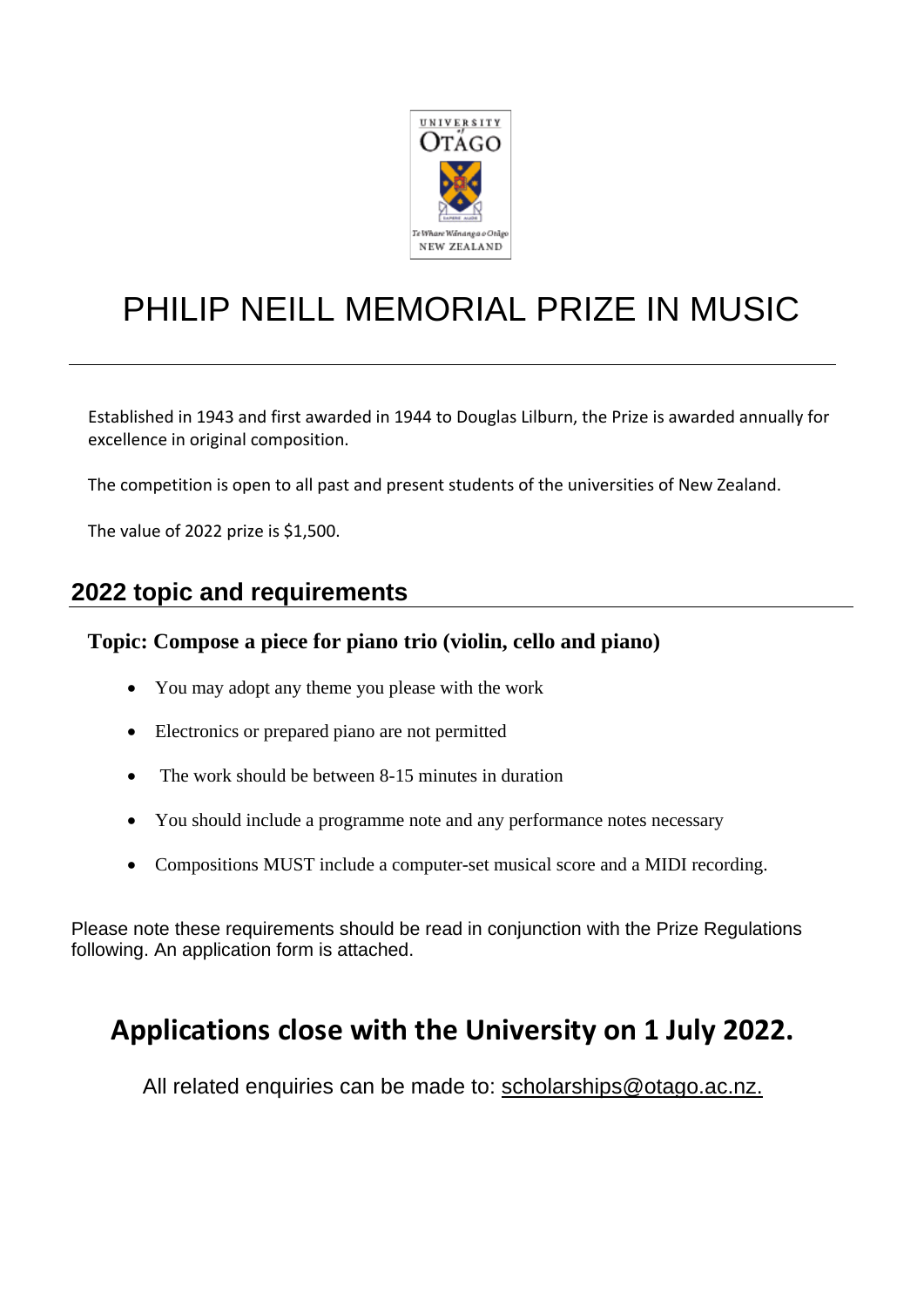

# **Philip Neill Memorial Prize in Music**

This prize was founded in the year 1943 in memory of the late Philip Foster Neill, by his sister, who in that year settled the sum of £1,000 with the Trustees, Executors and Agency Co. Ltd., with instructions to pay the annual income to the Council. The late Mr Philip Neill was a medical student of the University of Otago, who died in 1943.

1. The prize is awarded annually by the University Council for excellence in Original Composition and shall be the sum set down in the current prize schedule.

2. The test shall be the composition of a work in a form of structure to be prescribed by the examiners, such prescription to vary from year to year. If in the opinion of the examiners no composition of sufficient merit is submitted in any year the prize shall not be awarded, but the income from the trust fund for that year shall be carried forward. If and whenever there shall be a surplus of income in any year this may at the discretion of the Council of the University either be used for giving an additional prize or prizes in that year or it may be accumulated and used to provide an additional prize or prizes in some subsequent year when the standard of entry justifies such action, or it may be added to the capital of the trustfund.

3. The prize shall be awarded by the Council of the University on the recommendation of the Senate, to which the examiners shall submit a report on the work of the competitors, and the founder of the prize shall be advised in writing by the University of the name of each prize-winner as soon as the prize has been awarded.

4. The examiners shall be the Blair Professor of Music in the University and one other person who shall be appointed by the Council after nomination by the Senate.

5. The prize or prizes shall be open for competition to all past and present students of a university in New Zealand, but no winner of the prize in any year shall be eligible to compete again therefore until five complete years shall have elapsed since the year in which the candidate was awarded the prize.

6. The Registrar of the University shall annually notify the other universities through their Registrars of the prescribed work for the year and of the terms and conditions of the prize, with the request that due publicity be given to the same through the University Calendars and otherwise.

7. Entries must in every case be accompanied by a signed declaration by the competitor that the composition is his or her own original and unaided work. An exercise which has been submitted for the degree of Bachelor of Music or a composition which has been already published in written or recorded form including public broadcast will not be accepted.

*Continued over*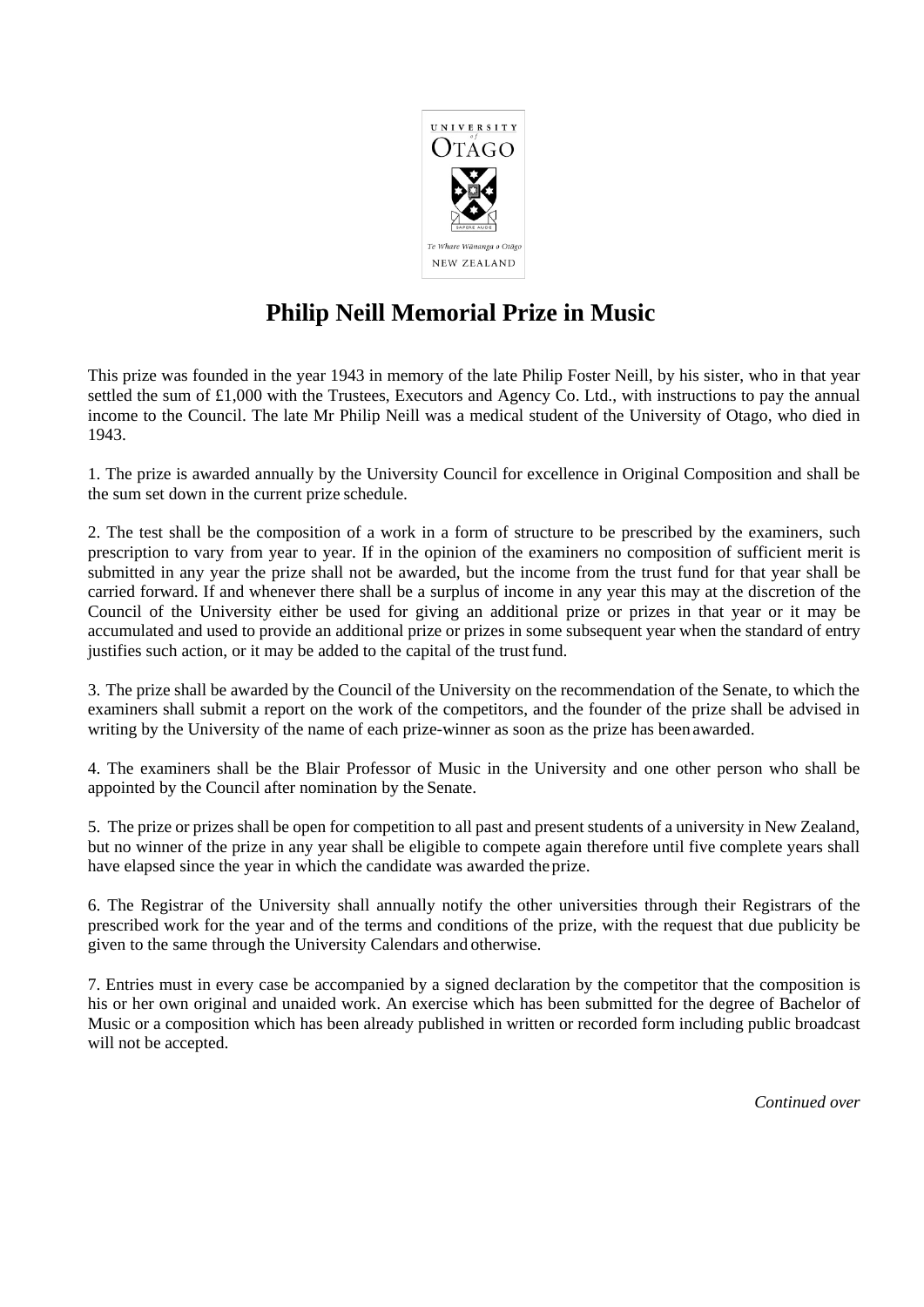8. The successful composition shall become the property of the University and shall be placed in the University Library and may be published by the Council if it shall so desire. The Council shall arrange for the successful composition, with any other compositions deemed worthy, to be performed publicly, and also, if possible, to be broadcast from any of the National Stations on the 30th day of September in each year (that being the birthday of Mr Philip Neill) or as near to that date as possible.

9. In any year, if no entry is considered by the examiners to be worthy of the prize, the prize may be awarded as a commission for a composition which shall be performed publicly.

10. Compositions must be in the hands of the Undergraduate Scholarships Administrator of the University of Otago not later than 1 July of any year. They must be inscribed with a nom de plume chosen by the competitor and accompanied by a sealed envelope bearing the nom de plume on the outside and the competitor's name and address within. Where possible, a sound recording of the score should also be included. This may be electronically created.

11. The Council of the University shall have the power from time to time upon the recommendation of the Senate to alter, amend and enlarge the trust hereby created and the conditions and regulations for the time being thereunder, but any such alterations and amendments shall be confined to the original purpose of the trust and shall during the lifetime of the founder of the prize be subject to her consent inwriting.

12. Any prize from the funds of this memorial may be awarded and held by any student of the University in addition to any other prize which the holder thereof for the time being may be receiving or entitled to receive from the University or from any other source.

13. If and whenever it shall be necessary to appoint a new trustee or new trustees of the original trust fund any such appointment may be made by a resolution of the Council of the University.